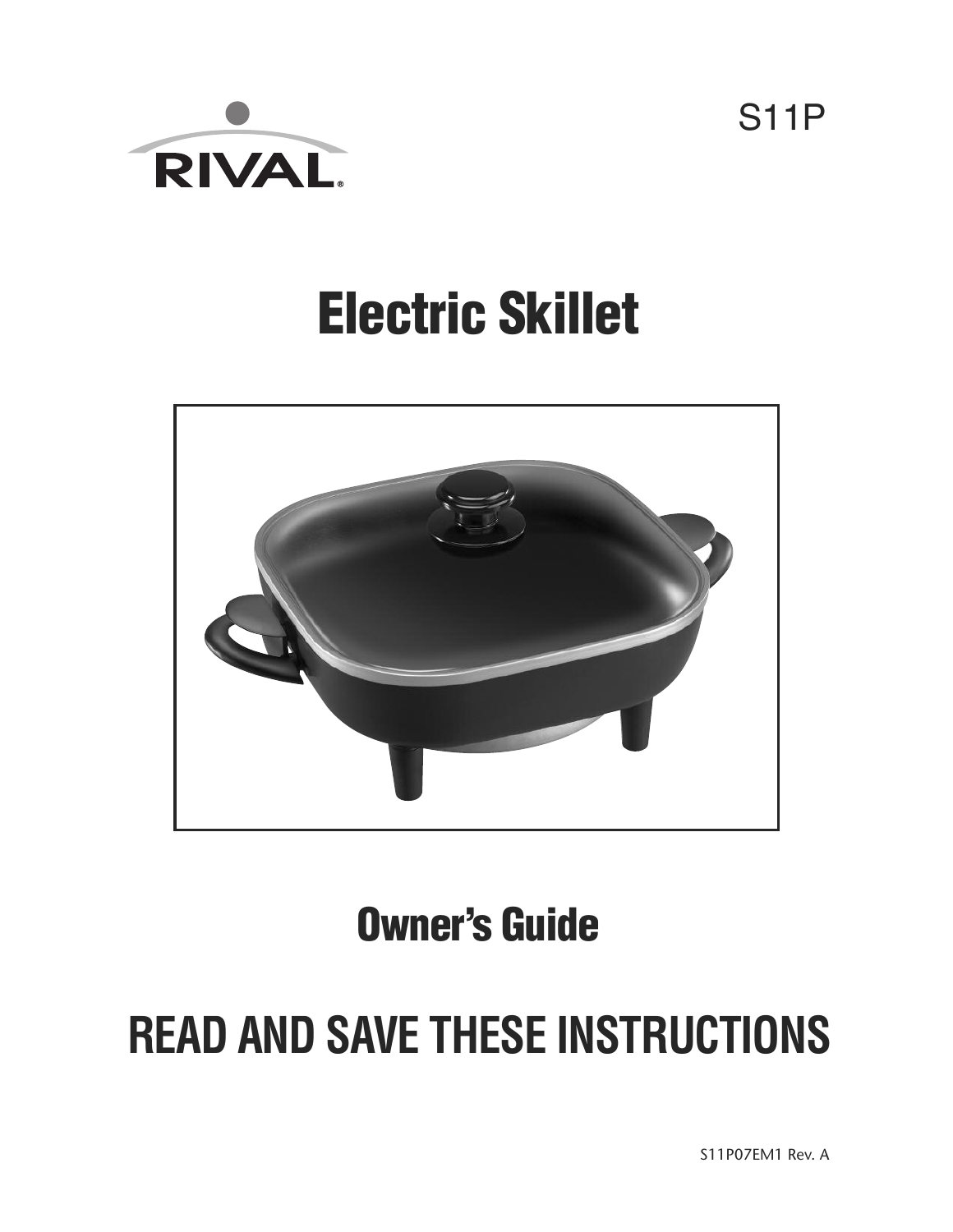# **IMPORTANT SAFEGUARDS**

#### **When using electrical appliances, basic safety precautions should always be followed, including the following:**

- 1.Read all instructions before using.
- 2.Do not touch hot surfaces. Use handles or knobs.
- 3.To protect against electrical shock, do not immerse cord, plug or TEMPERATURE CONTROL PROBE in water or other liquid.
- 4.Close supervision is necessary when any appliance is used near children. This appliance is not to be used by children.
- 5.Unplug from outlet when not in use and before cleaning the appliance. Allow to cool before putting on or taking off parts, and before cleaning.
- 6.Do not operate any appliance with a damaged cord or plug or after the appliance malfunctions or has been damaged in any manner. Return appliance to the manufacturer (see warranty) for examination, repair, or adjustment.
- 7.The use of accessory attachments not recommended by manufacturer may cause injuries.
- 8.Do not use outdoors.
- 9.Do not let cord hang over edge of table or counter, or touch heated surfaces.
- 10.Do not place on or near a hot gas or electric burner, or in a heated oven.
- 11.Extreme caution must be used when moving appliance containing hot oil or other hot liquids.
- 12.Always attach TEMPERATURE CONTROL PROBE to appliance first, then plug cord in the wall outlet. To disconnect, turn TEMPERATURE CONTROL DIAL to "OFF", then remove plug from wall.
- 13.Do not use appliance for other than intended use.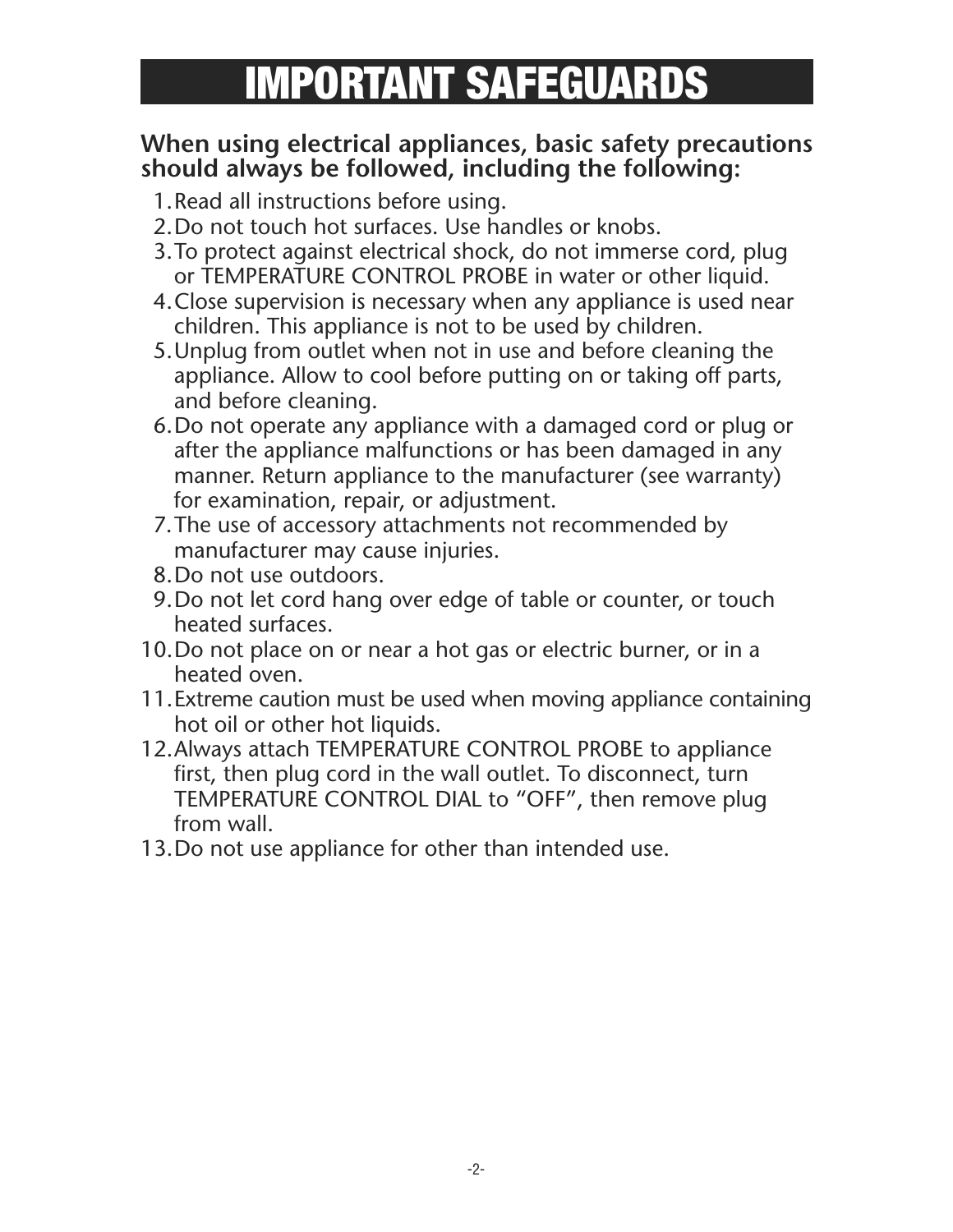# **SAVE THESE INSTRUCTIONS**

This appliance is for **HOUSEHOLD USE ONLY**. No user-serviceable parts inside. Do not attempt to service this product. A short power supply cord is provided to reduce the hazards resulting from entanglement or tripping over a long cord. An extension cord may be used with care. However, the marked electrical rating should be at least as great as the electrical rating of the skillet. The extension cord should not be allowed to drape over the counter or tabletop where it can be pulled on by children or tripped over unintentionally.

#### **POLARIZED PLUG**

This appliance has a polarized plug (one blade is wider than the other). To reduce the risk of electric shock, this plug will fit into a polarized outlet only one way. If the plug does not fit fully into the outlet, reverse the plug. If it still does not fit, contact a qualified electrician. Do not attempt to modify the plug in any way. If the plug fits loosely into the AC outlet or if the AC outlet feels warm do not use that outlet.

#### **Keep Warm Setting**

The temperature control probe has a "Keep Warm" range setting of approximately 150°F to 180°F. The indicator light will cycle on and off when this setting is in use to indicate that the skillet is maintaining the desired temperature.

#### **IMPORTANT**

Check the **HANDLES/LEGS** of your skillet periodically for looseness. If needed, re-tighten with a screwdriver. **CAUTION:** Overtightening can result in stripping of screws or cracking of handles and base.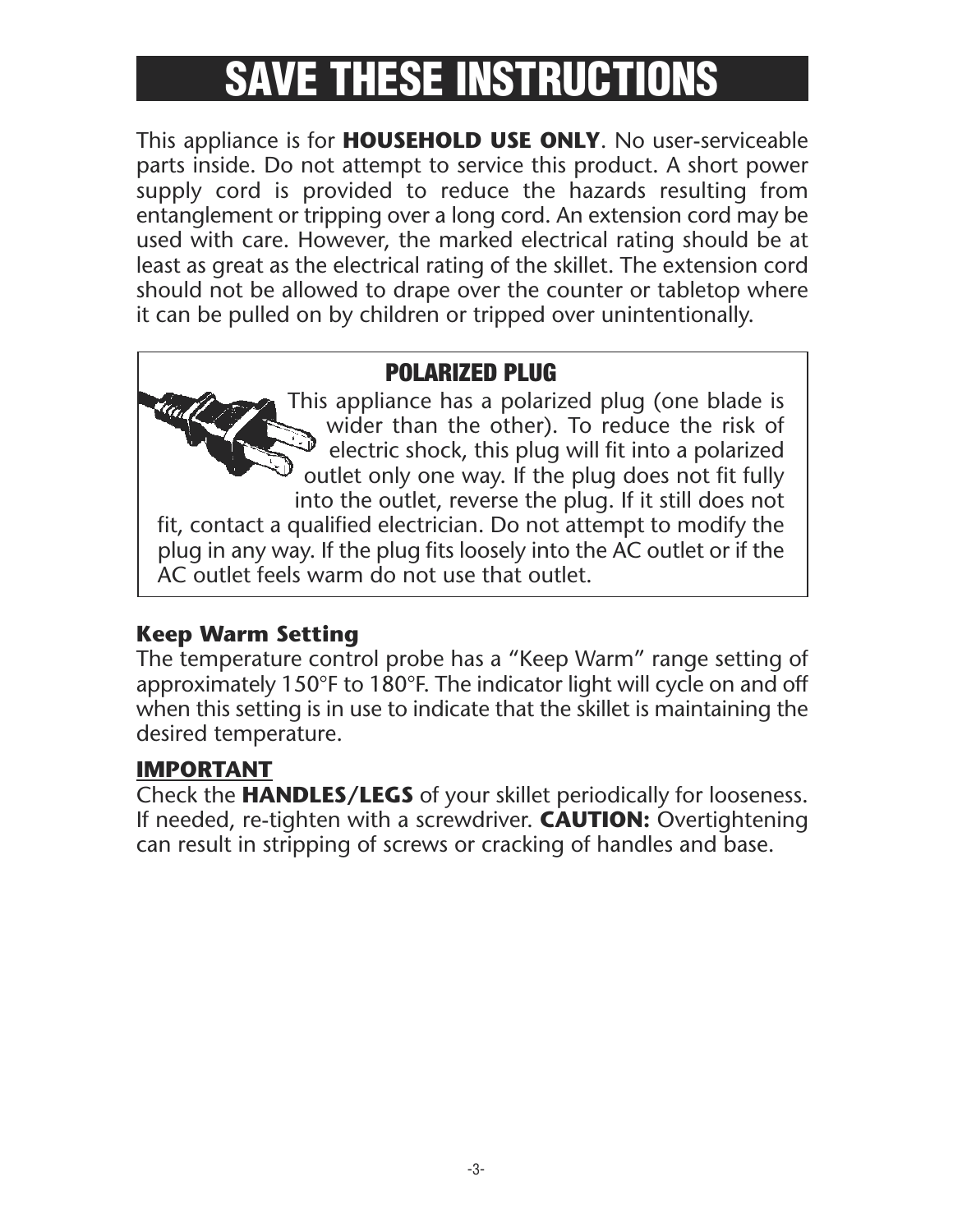#### **KNOW YOUR ELECTRIC SKILLET**



### **HOW TO ASSEMBLE YOUR ELECTRIC SKILLET**

Remove all parts from the packaging.

- 1. Locate Lid Knob in packaging.
- 2. Holding Lid Knob on the outside top of the Glass Lid, align hole in Lid Knob into hole located on the outside of the Lid. Knob should be centered on Glass Lid.
- 3. Place the Phillips head screw through screw hole on the inside of the lid.
- 4. Tighten screw until snug. Do not overtighten. The Lid is now ready for use.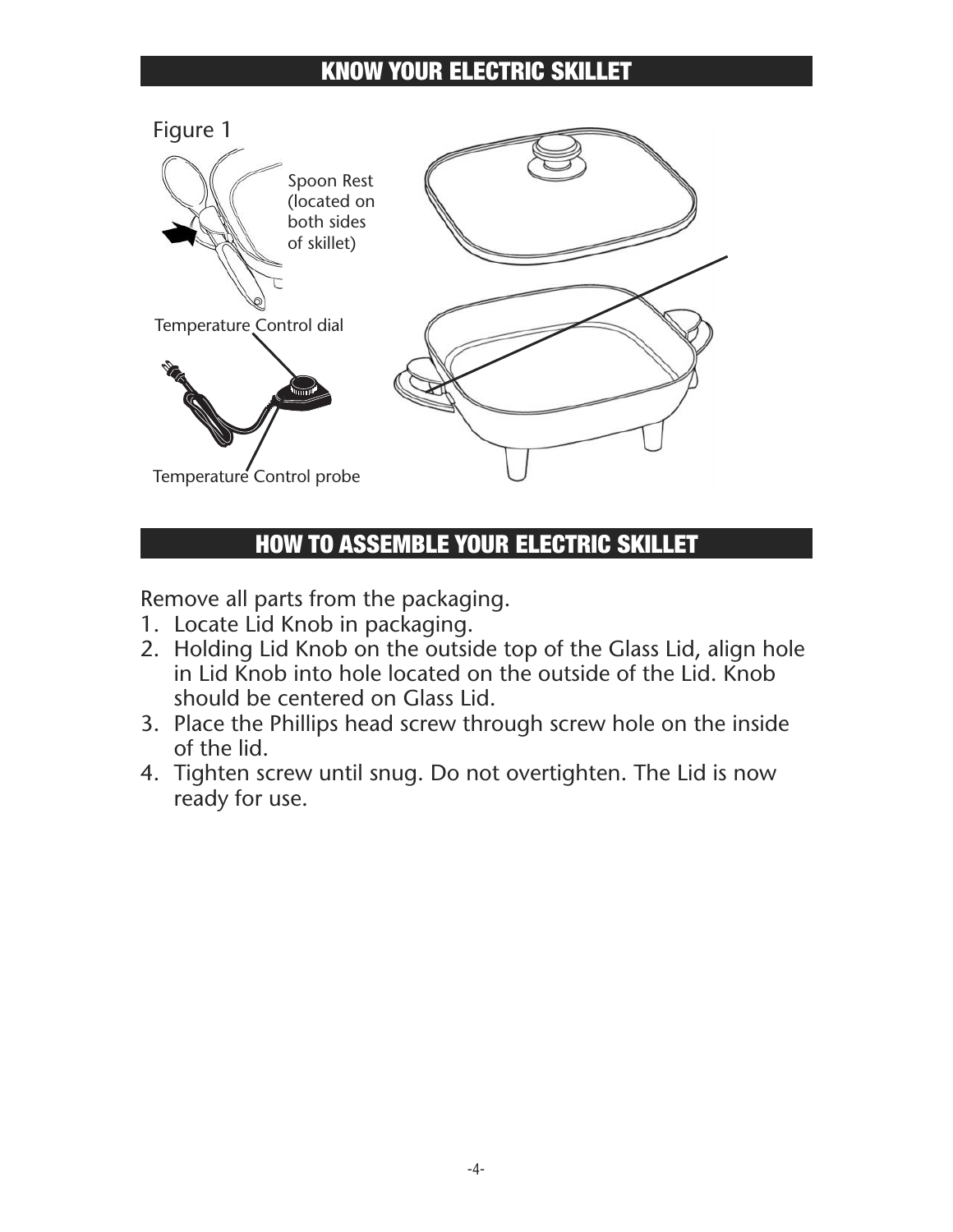#### **HOW TO USE YOUR ELECTRIC SKILLET**

- 1. Set the skillet on a flat, dry, heat resistant surface. Some countertop and table surfaces, such as Corian® and other surfaces, are not designed to withstand the prolonged heat generated by certain appliances. If you plan to use the product for a prolonged period of time, we recommend placing a hot pad or trivet under your skillet beforehand to prevent possible damage to the surface.
- 2. Turn temperature control to "OFF", plug temperature control probe securely into receptacle on skillet, plug into standard 120V AC outlet and turn temperature control to desired setting.
- 3. The temperature control indicator light will come on when you set or adjust the temperature. Once the desired temperature is reached, the indicator light will go out. (When adding food, the indicator light will come on briefly as the overall cooking temperature is reduced.)
- 4. Preheat the skillet with the lid on for 10 15 minutes or until the indicator light goes out. **NOTE:** The cooking temperatures listed in this user manual are estimates. Adjust the cooking temperature slightly up or down to achieve the results you prefer.
- 5. A steam vent is located on the Glass Lid. The steam vent allows steam to escape while cooking with the lid in place. **CAUTION:** Escaping steam is hot! Be careful when removing or lifting lid. Oven mitts are recommended when removing cover from skillet base or when replacing it.

**NOTE:** If heating oil, always leave the lid off. If oil smokes, immediately turn skillet "OFF" and allow to cool.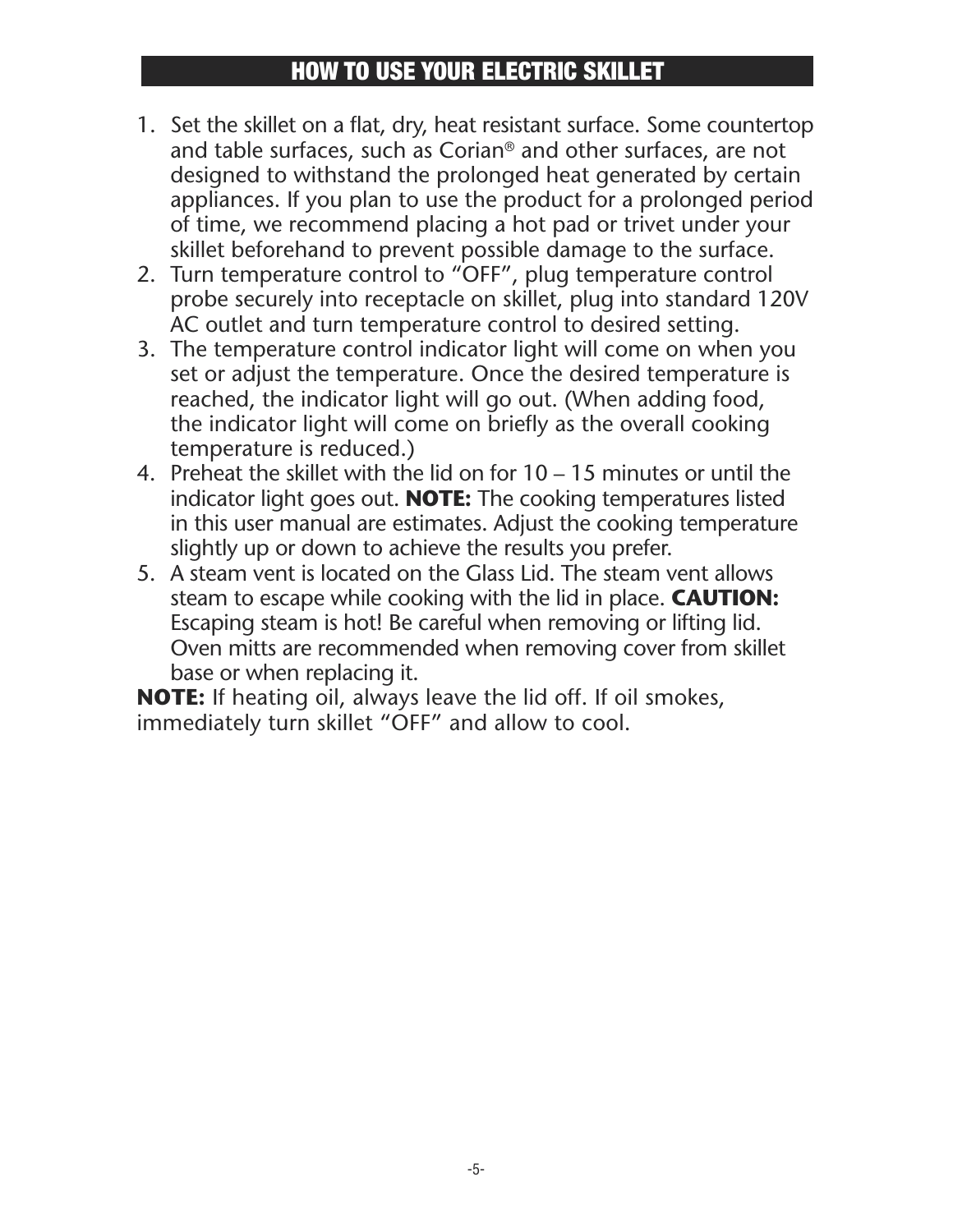#### **CAUTION:** Skillet is hot. Handle carefully.

- 1. Always allow the skillet to completely cool before cleaning.
- 2. Unplug cord from wall outlet, then remove temperature control probe from appliance. **CAUTION:** The probe on the temperature control piece could be hot. Wipe probe clean with a dry towel.
- 3. Immerse the skillet and lid in warm, soapy water and wash with a soft cloth. Rinse well and dry. All parts, except the temperature control probe, are fully immersible and dishwasher safe.

**NOTE:** Do Not use steel wool, abrasive cleaners, or metal scouring pads on cooking surfaces as this will damage the non-stick coating. **WARNING:** Do not immerse temperature control probe in water or other liquid.

## **HELPFUL HINTS**

- Before using the skillet for the first time, lightly brush cooking surface with vegetable oil. Heat, uncovered, to 300°F. Turn "OFF" and cool completely. Wipe away excess oil.
- Your skillet features a convenient Spoon Rest. Refer to Figure 1 for location. Use only nylon or heat-proof plastic cooking utensils. Metal utensils may scratch the non-stick surface.
- This skillet is not designed to deep fry. To pan-fry, do not use more than 1 cup of oil. Select a vegetable oil or peanut oil for frying. Butter and olive oil should only be used to sauté foods on a lower temperature setting.

#### **QUESTIONS? Visit us at www.rivalproducts.com or call 800-557-4825**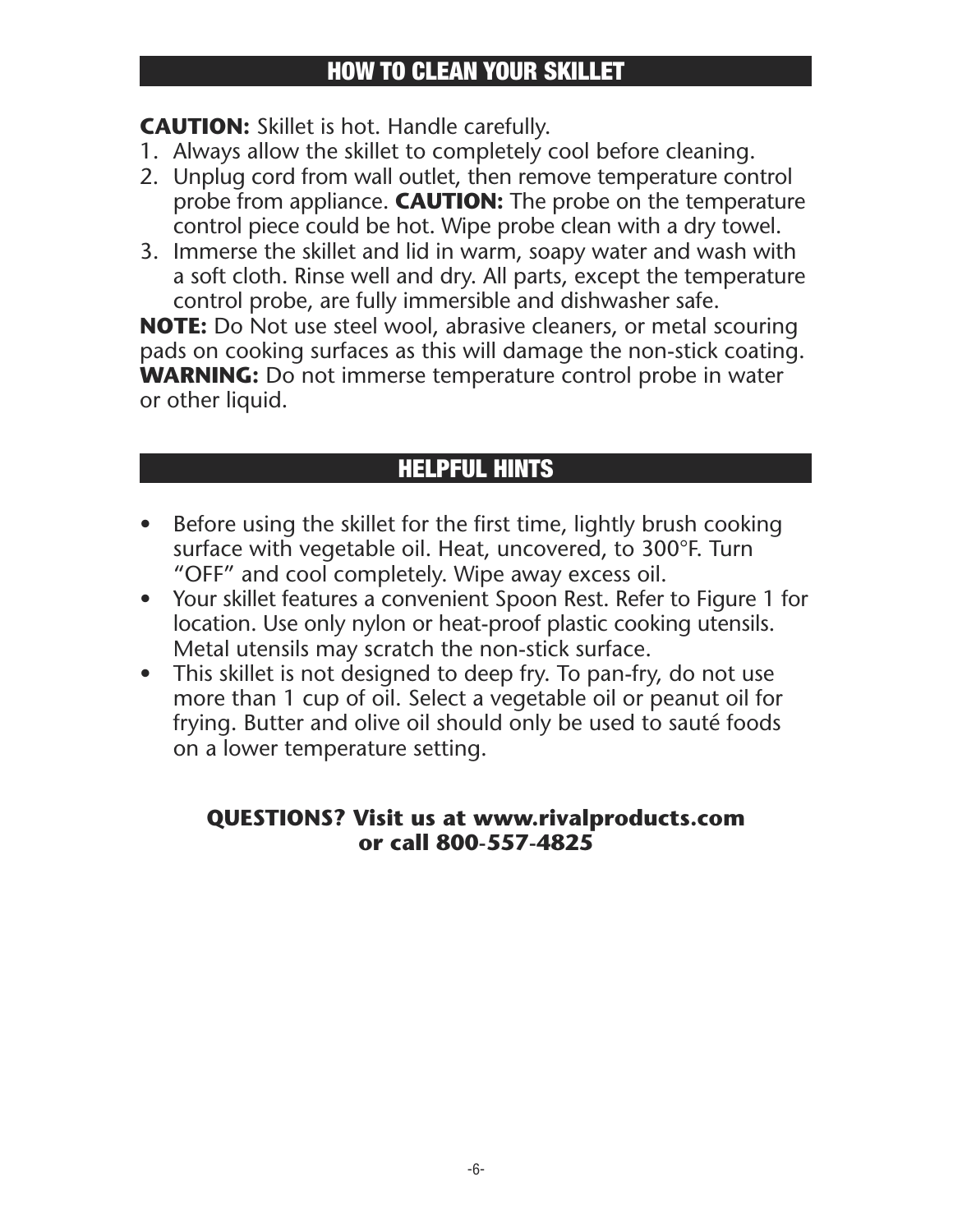## **TEMPERATURE GUIDE**

| <b>F00D</b>                      | <b>AMOUNT</b>      | <b>TIME/DIRECTIONS</b>                                                                                                                                                            | <b>TEMP.</b>      |
|----------------------------------|--------------------|-----------------------------------------------------------------------------------------------------------------------------------------------------------------------------------|-------------------|
| <b>BURGERS</b>                   | $\frac{1}{4}$ lb.  | 3 to 9 minutes/per side (med.)                                                                                                                                                    | 300°F             |
| <b>STEAK</b>                     | 1" thick, boneless | 9 to 12 minutes/per side                                                                                                                                                          | 300°F             |
| <b>CHICKEN</b>                   | boneless breasts   | 6 to 7 minutes/per side                                                                                                                                                           | 300°F             |
| <b>FRENCH TOAST</b>              |                    | 3 to 5 minutes/per side                                                                                                                                                           | 325°F             |
| <b>PANCAKES</b>                  |                    | 1 to 3 minutes/per side                                                                                                                                                           | 300°F             |
| <b>EGGS</b><br>Fried             |                    | 2 to 3 minutes/first side<br>1 to 2 minutes/second side<br>Melt 1 to 2 tsp. butter or<br>margarine in skillet                                                                     | 300°F             |
| Poached                          | 1 to 6 eggs        | 2 to 3 minutes<br>Pour 2 cups water and 1 tsp.<br>cider vinegar in skillet. Heat to<br>boiling. Break each egg<br>into a bowl; slip into water.<br>Cover and cook 2 to 3 minutes. | 250°F or<br>300°F |
| Scrambled                        |                    | 3 to 4 minutes<br>Melt 1 to 2 tablespoons<br>butter or margarine in skillet.<br>Add eggs, cook, stir gently,<br>until set and cooked.                                             | 300°F             |
| <b>BACON</b>                     |                    | 5 minutes/first side<br>1 to 3 minutes/second side                                                                                                                                | 300°F             |
| <b>SAUSAGE LINKS</b>             |                    | 8 to 10 minutes                                                                                                                                                                   | 300°F             |
| <b>SAUSAGE</b><br><b>PATTIES</b> |                    | 6 minutes/first side<br>5 to 6 minutes/second side                                                                                                                                | 300°F             |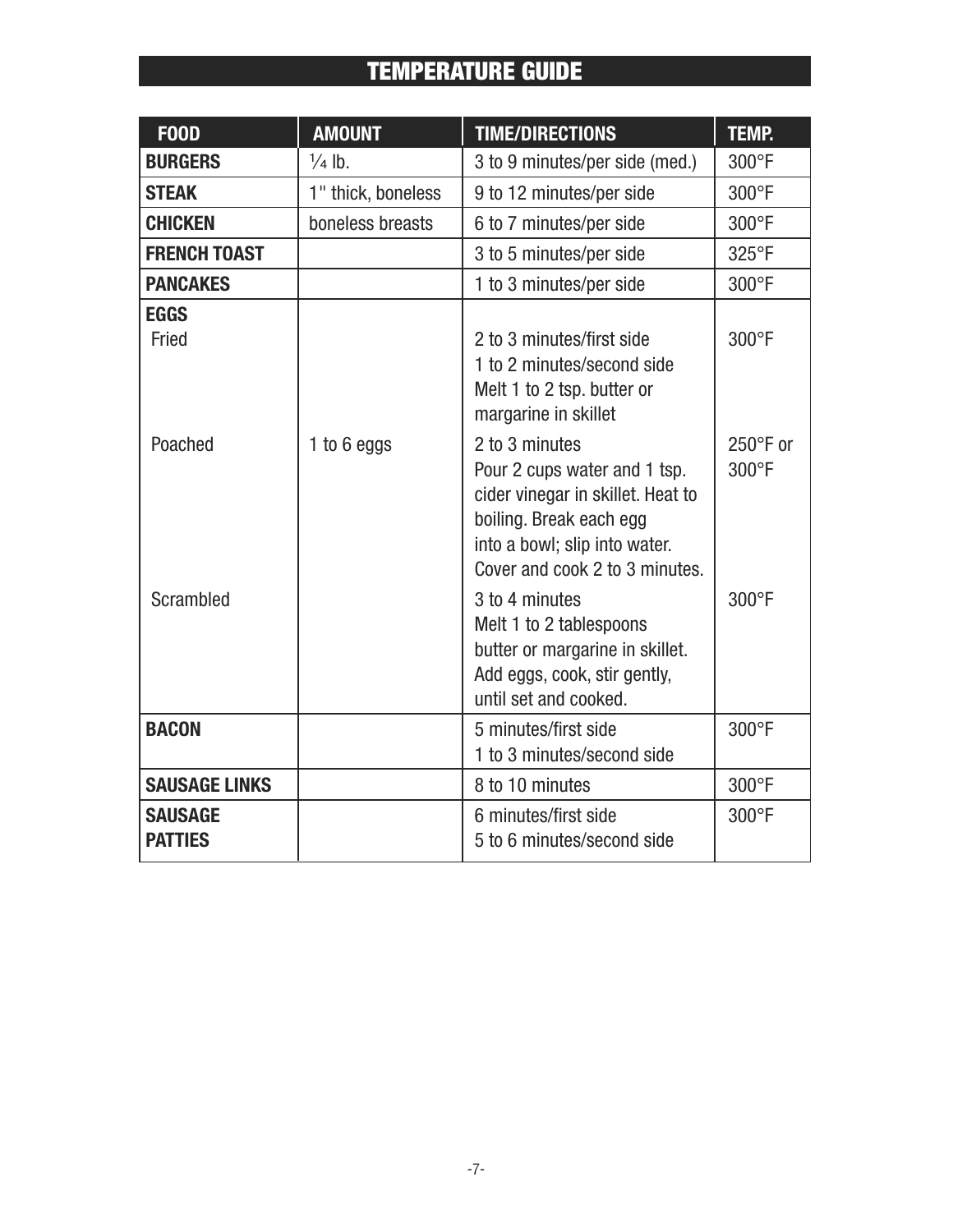## **RECIPES**

#### **APPLE NUT PANCAKES**

| 2 tablespoons butter or margarine                      | Dash nutmeg                                       |
|--------------------------------------------------------|---------------------------------------------------|
| $\frac{1}{2}$ cup plus 2 tablespoons all-purpose flour | $\frac{2}{3}$ cup milk                            |
| $1\frac{1}{2}$ teaspoons sugar                         | 1 egg                                             |
| 2 teaspoons baking powder                              | $\frac{1}{2}$ cup peeled and finely chopped apple |
| $\frac{1}{4}$ teaspoon salt                            | 2 tablespoons chopped pecans or walnuts           |
| $\frac{1}{4}$ teaspoon cinnamon                        | Vegetable oil                                     |
|                                                        |                                                   |

Melt butter. Set aside to cool slightly. Combine flour, sugar, baking powder, salt and spices in a small bowl. Combine melted butter and milk in mixing bowl. Add egg and beat lightly to combine. Blend in flour mixture, stirring just until combined. Fold in apple and nuts. Preheat skillet to 350°F. Brush lightly with oil. Pour about  $\frac{1}{4}$  cup batter for each pancake. Cook until bubbles come to the surface and the bottom is golden brown, about 2 minutes. Serve 3 warm with maple syrup for breakfast or brunch or top with ice cream, additional nuts and caramel syrup for dessert.

#### **CLASSIC FRENCH TOAST**

| 1 egg, slightly beaten                      |
|---------------------------------------------|
| $\frac{1}{3}$ cup milk                      |
| $\frac{1}{4}$ teaspoon vanilla extract      |
| Dash nutmeg or cinnamon                     |
| $\frac{1}{2}$ teaspoon confectioner's sugar |

1 tablespoon butter or margarine 2 slices French bread, sliced 1-inch thick Confectioner's sugar Maple syrup

Combine egg, milk, spice and sugar in shallow pan. Preheat skillet to 350°F. Add butter to skillet. Dip both sides of bread quickly into egg mixture then place in skillet. Cook 2 to 3 minutes per side or until bread is golden brown. Dust each piece lightly with confectioner's sugar and serve with maple syrup.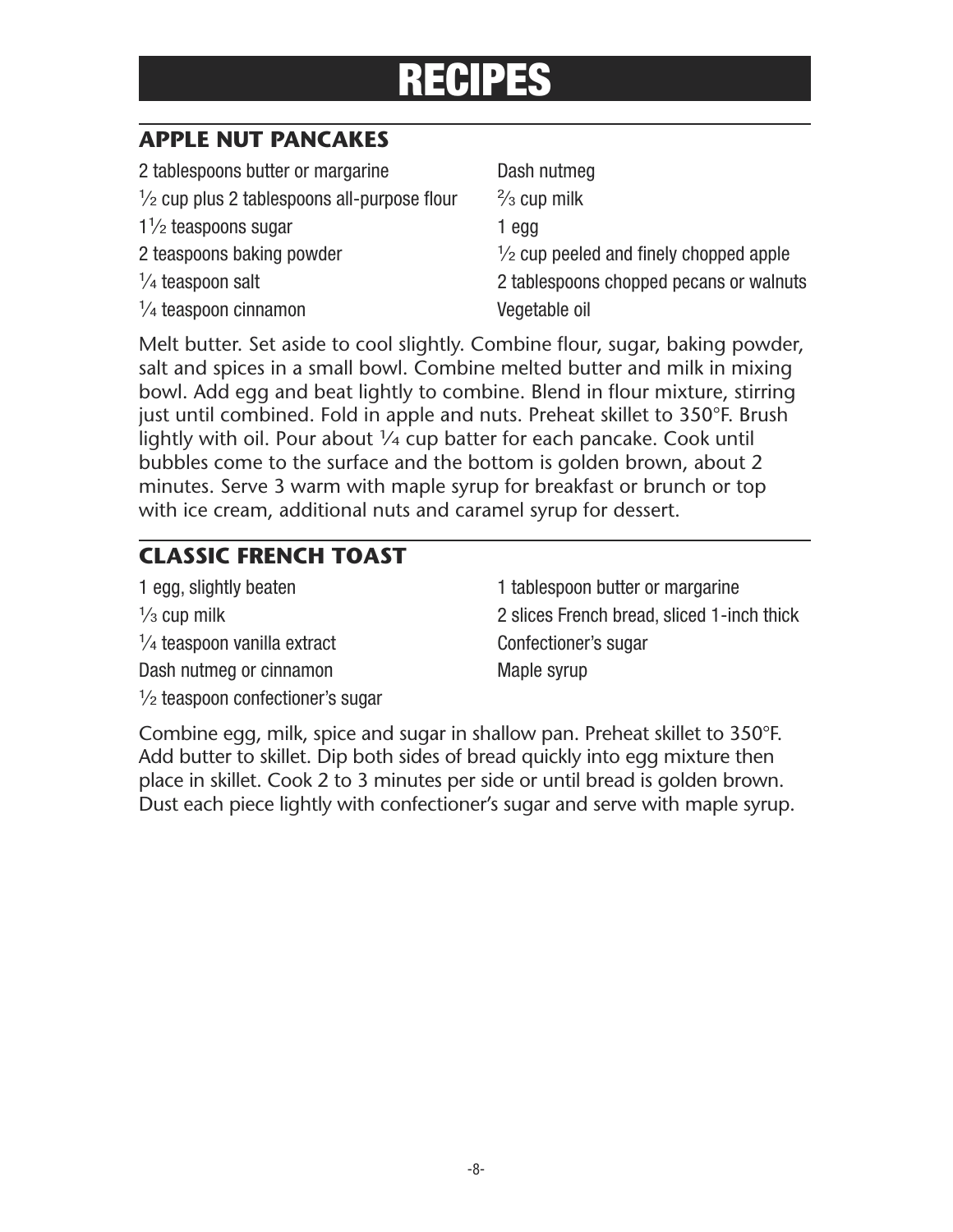#### **DENVER OMELET**

1 ⁄2 cup diced, cooked ham 3 eggs 1 ⁄4 cup chopped green bell pepper 2 tablespoons water  $\frac{1}{4}$  cup sliced fresh mushrooms  $\frac{1}{4}$ 1 green onion, sliced Dash cayenne pepper 1 tablespoon butter or margarine

 $\frac{1}{8}$  teaspoon salt  $\frac{1}{3}$  cup (1-ounce) cheddar cheese, shredded

Set skillet temperature to 300°F. Add ham, green bell pepper, mushrooms, onions and butter. Saute 2 minutes, stirring frequently. Arrange vegetables in an even layer. Lightly beat eggs with water, salt and cayenne pepper; pour egg mixture over ham and vegetables. Cover and cook 4 minutes or until eggs are set. Sprinkle with cheese, cover and cook additional 2 minutes. To serve, slice omelet in half then gently fold each part in half. Lift omelets from skillet with a wide spatula.

#### **HAM AND EGG FAVORITE**

1 tablespoon butter or margarine 2 eggs  $\frac{1}{4}$  cup chopped onion  $\frac{1}{4}$ 2 tablespoons all-purpose flour <sup>1</sup>  $\frac{1}{4}$  cup milk  $\frac{3}{4}$ 

 $\frac{1}{2}$  cup chopped cooked ham  $\frac{1}{2}$  cup chopped fresh spinach  $\frac{3}{4}$  cup (3-ounces) Swiss cheese, shredded

Set skillet temperature to 300°F. Add butter and melt. Add onions and saute until onions are tender, about 2 minutes, remove onion from skillet and set aside. Combine flour, milk and eggs; beat lightly to blend. Pour egg mixture into pan. Cover and cook 2 minutes. Arrange ham, spinach and cooked onions evenly over eggs. Sprinkle cheese evenly over top. Cover and cook additional 2 minutes. Gently cut into four pie-shaped wedges. Lift each wedge onto serving plate.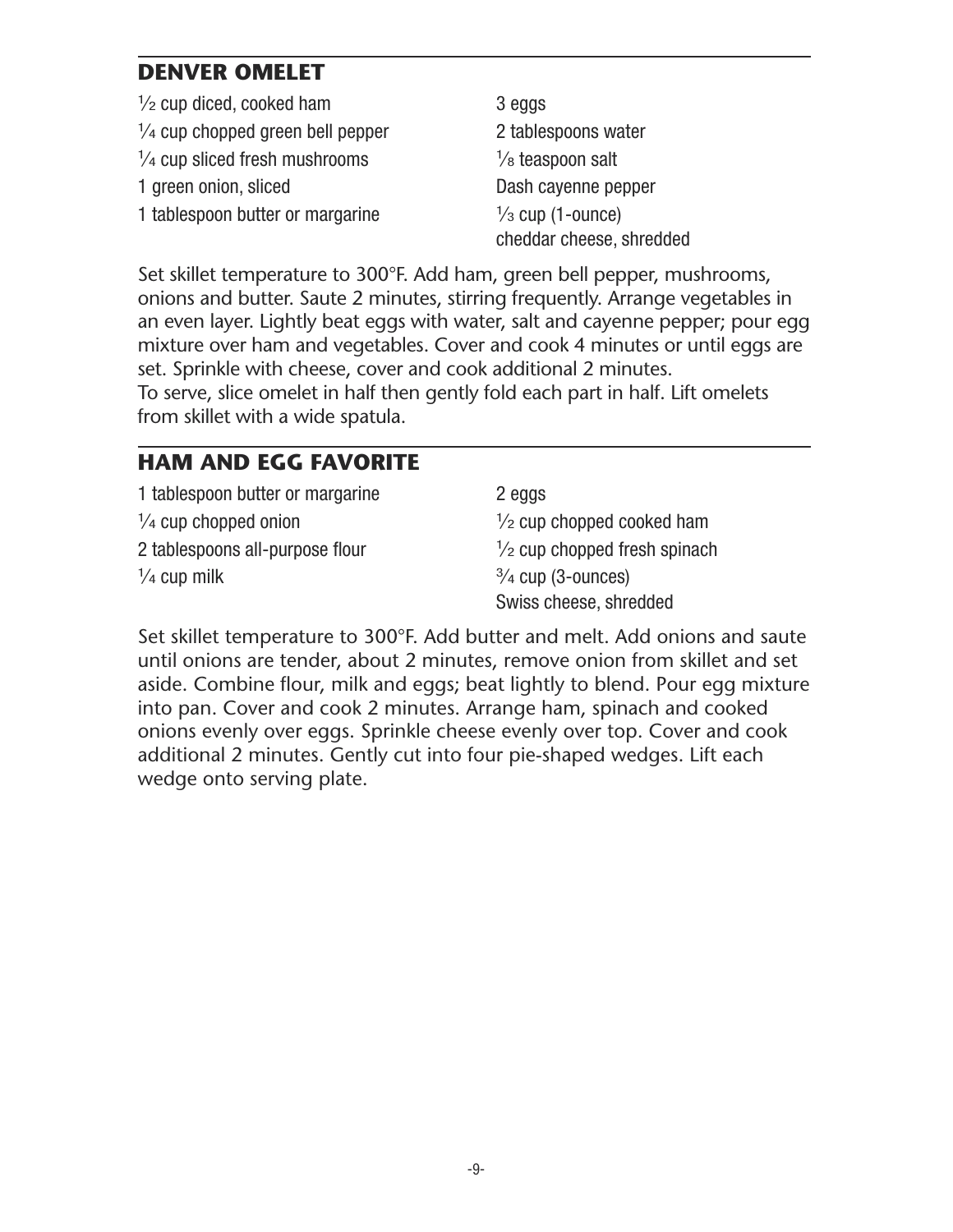#### **CHEESE AND BACON POTATOES**

6 slices bacon <sup>1</sup>

4 large potatoes, thinly sliced with skins on

 $\frac{1}{4}$  cup onion, finely chopped  $1\frac{1}{2}$  cup (6-ounces) cheddar cheese, shredded

1 can (4-ounces) chopped green chilies

Place bacon in cold skillet. Turn temperature control dial to 350°F. Fry bacon until crisp, remove and drain. Carefully remove grease, reserving 2 tablespoons bacon grease in skillet. Add potatoes to skillet; cover and cook 10 minutes. Turn potatoes and cook an additional 5 minutes. Crumble bacon and combine with green chilies and onion. Sprinkle over potatoes. Top with cheese; cover and cook 5 more minutes.

## **PASTA WITH PEPPERS AND CHICKEN**

| 1 clove garlic, minced                                            | Pinch ground red pepper                                |
|-------------------------------------------------------------------|--------------------------------------------------------|
| 1 tablespoon olive oil                                            | Salt and ground black pepper to taste                  |
| 1 whole boneless, skinless chicken breast,                        | $1\frac{1}{2}$ teaspoons cornstarch                    |
| cut into $\frac{1}{2}$ -inch x 2-inch strips                      | $\frac{3}{4}$ cup chicken broth                        |
| 1 cup sliced red, green or yellow bell pepper<br>(or combination) | 4-ounces linguine or fettuccine,<br>cooked and drained |
| $1/$ tononnon hooil                                               |                                                        |

1 ⁄2 teaspoon basil

Set skillet temperature to 350°F. Add garlic and oil and saute 2 minutes. Add chicken; cook and stir for 5 minutes. Stir in bell peppers and allow to cook additional 2 minutes or until vegetables are crisp tender and chicken is done. Reduce temperature to 250°F. Blend seasonings and cornstarch into chicken broth, stirring until well blended. Pour broth mixture into skillet. Heat, stirring gently, 1 minute or until mixture is hot and thickened. Serve over pasta. Makes 2 servings.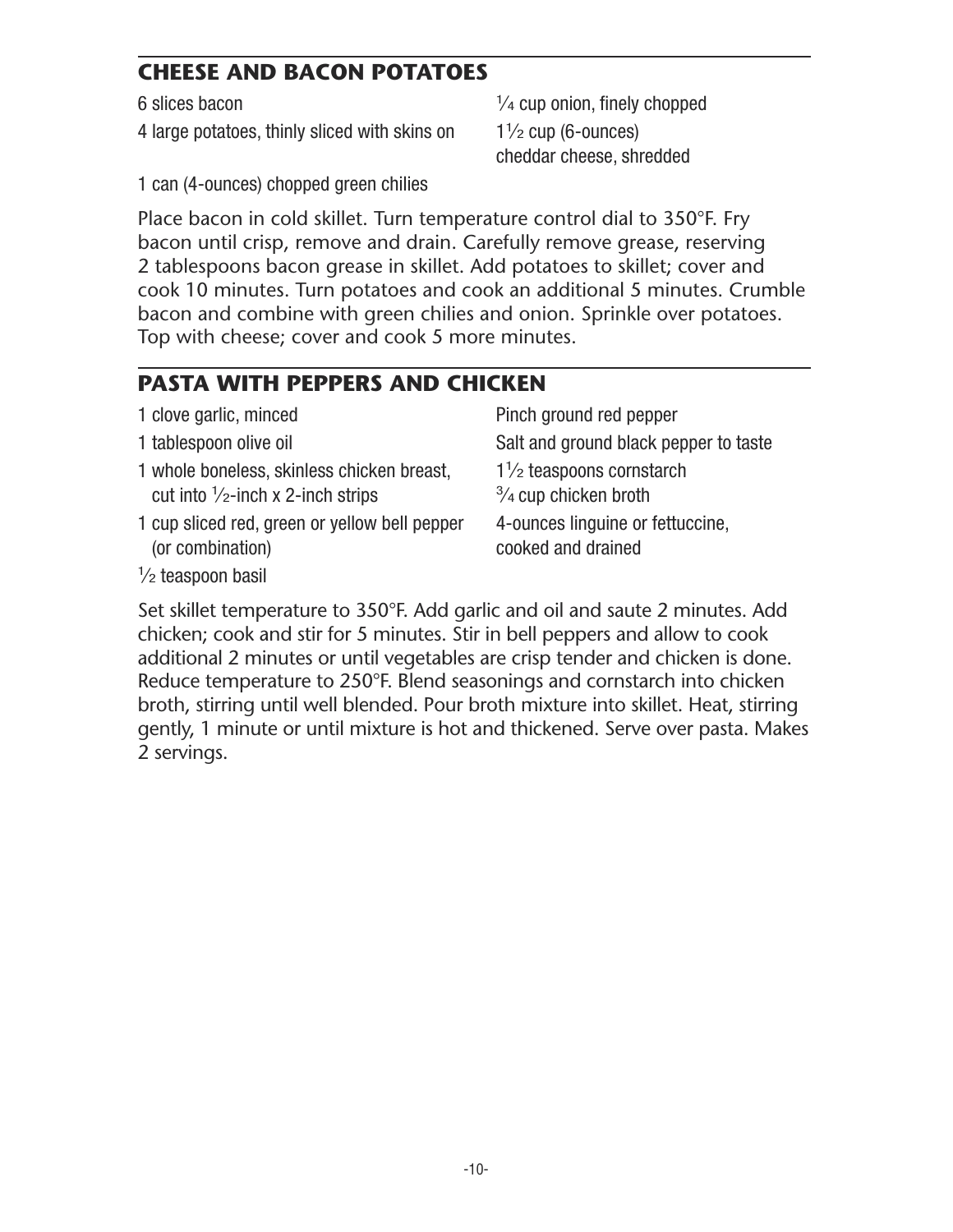#### **EASY BEEF FAJITAS**

Juice of 2 limes <sup>1</sup> 2 tablespoons olive oil 4 flour tortillas  $\frac{1}{2}$  teaspoons ground cumin  $\frac{1}{2}$  $\frac{1}{4}$  teaspoon salt 1 clove garlic, minced Guacamole, optional <sup>1</sup>/<sub>8</sub> teaspoon red pepper flakes Salsa, optional Freshly ground black pepper, to taste Sour cream, optional 3 ⁄4-lb. top round steak, thinly sliced Chopped tomatoes, optional 1 small onion, thinly sliced

 $\frac{1}{2}$  green or red bell pepper, thinly sliced  $\frac{1}{2}$  cup (2-ounces) monterey jack or cheddar cheese, shredded

Combine lime juice, 1 tablespoon olive oil, cumin, salt, garlic, red pepper and black pepper in glass bowl. Add beef and allow to stand, at room temperature, 30 minutes. Set skillet temperature to 350°F. Add remaining 1 tablespoon olive oil, onion and green/red bell pepper and stir gently. Cover and cook 1 to 2 minutes or until vegetables are tender. Remove vegetables and keep warm. Drain meat, discard marinade and place meat in skillet. Saute meat 7 to 9 minutes or until done. Meanwhile, wrap tortillas in aluminum foil and heat in 350°F. oven for 5 minutes. To assemble, spoon about 1⁄4 of meat and vegetables into center of each warmed tortilla. Sprinkle with 2 tablespoons cheese. Roll tortilla and place on serving plate. Garnish, as desired, with guacamole, salsa, sour cream and/or chopped tomatoes.

#### **PORK CHOPS WITH SPANISH RICE**

2 to 4 center cut pork chops, about  $\frac{1}{2}$ -inch thick  $\frac{1}{3}$  cup raw long grain rice  $\frac{1}{3}$  cup chopped onion  $\frac{1}{3}$  $\frac{1}{2}$  teaspoon chili powder  $\frac{1}{4}$  cup chopped green bell pepper 1 can (14<sup>1</sup>) 1 can  $(14\frac{1}{2}$ -ounces) whole tomatoes

Set skillet temperature to 350°F. Add chops and cook on first side 5 minutes. Turn chops; add onion and green bell pepper. Cook, stirring vegetables occasionally, 2 minutes. Reduce temperature to "WARM", add rice, chili powder and tomatoes and stir to blend into vegetables. Cover and cook 25 to 30 minutes, stirring occasionally.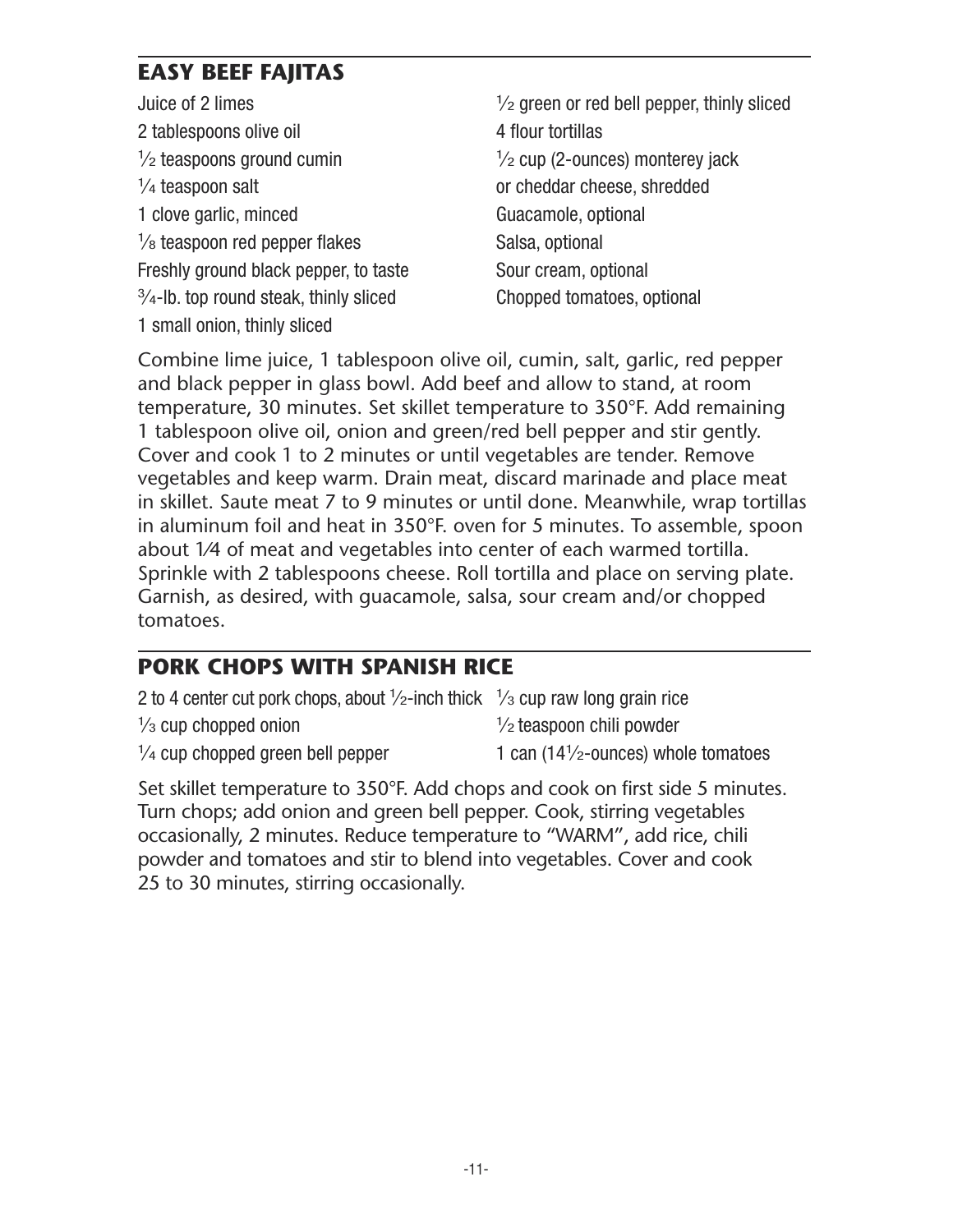### **SWISS STEAK**

| $1\frac{1}{2}$ -lbs beef round steak, $3/4$ - to 1-inch thick | 1 can (8-ounces) tomato sauce               |
|---------------------------------------------------------------|---------------------------------------------|
| $\frac{1}{4}$ cup flour                                       | 1 onion, sliced                             |
| $\frac{3}{4}$ teaspoon salt                                   | 1 stalk celery, sliced                      |
| $\frac{1}{4}$ teaspoon ground black pepper                    | 1 carrot, thinly sliced                     |
| 2 tablespoons shortening                                      | $\frac{1}{2}$ teaspoon worcestershire sauce |

1 can (141 ⁄2-ounces) stewed tomatoes, drained

Cut meat into 6 serving-size pieces. Combine flour, salt and pepper. Coat meat with flour mixture. Add shortening to skillet and preheat to 300°F. Brown meat on both sides. Carefully drain off excess fat. Add remaining ingredients. Set temperature Control dial to "SIMMER", cover and cook over low heat about 1<sup>1</sup>/<sub>2</sub> hours or until meat is tender. Remove meat from skillet. Combine  $\frac{1}{4}$  cup cold water and 1 tablespoon flour, add to tomato mixture in skillet. Cook and stir until thick and bubbly. Serve meat with tomato sauce spooned over meat.

#### **SHRIMP AND VEGETABLE STIR-FRY**

- $\frac{3}{4}$ -lb. raw, shrimp, shelled and deveined
- 2 tablespoons light soy sauce 1 cup broccoli flowerettes
- 2 tablespoons dry sherry <sup>1</sup>
- 
- 1 teaspoon grated gingerroot <sup>1</sup>
- 1 tablespoon vegetable oil thawed
- 2 stalks celery, sliced
- 1 small sweet red bell pepper, in thin strips  $\frac{1}{2}$  medium onion, thinly sliced 2 teaspoons cornstarch 5 large fresh mushrooms, sliced  $\frac{1}{2}$  package (3-ounces) frozen snow peas,

Place cleaned shrimp in bowl. Combine soy sauce, sherry, cornstarch, and gingerroot; pour over shrimp. Preheat skillet to 400°F. Add oil to skillet. Stir-fry celery, red bell pepper, broccoli and onions for 2 minutes. Add shrimp with marinade and stir-fry additional 2 minutes or until shrimp turn pink. Add mushrooms and snow peas. Stir-fry until heated through.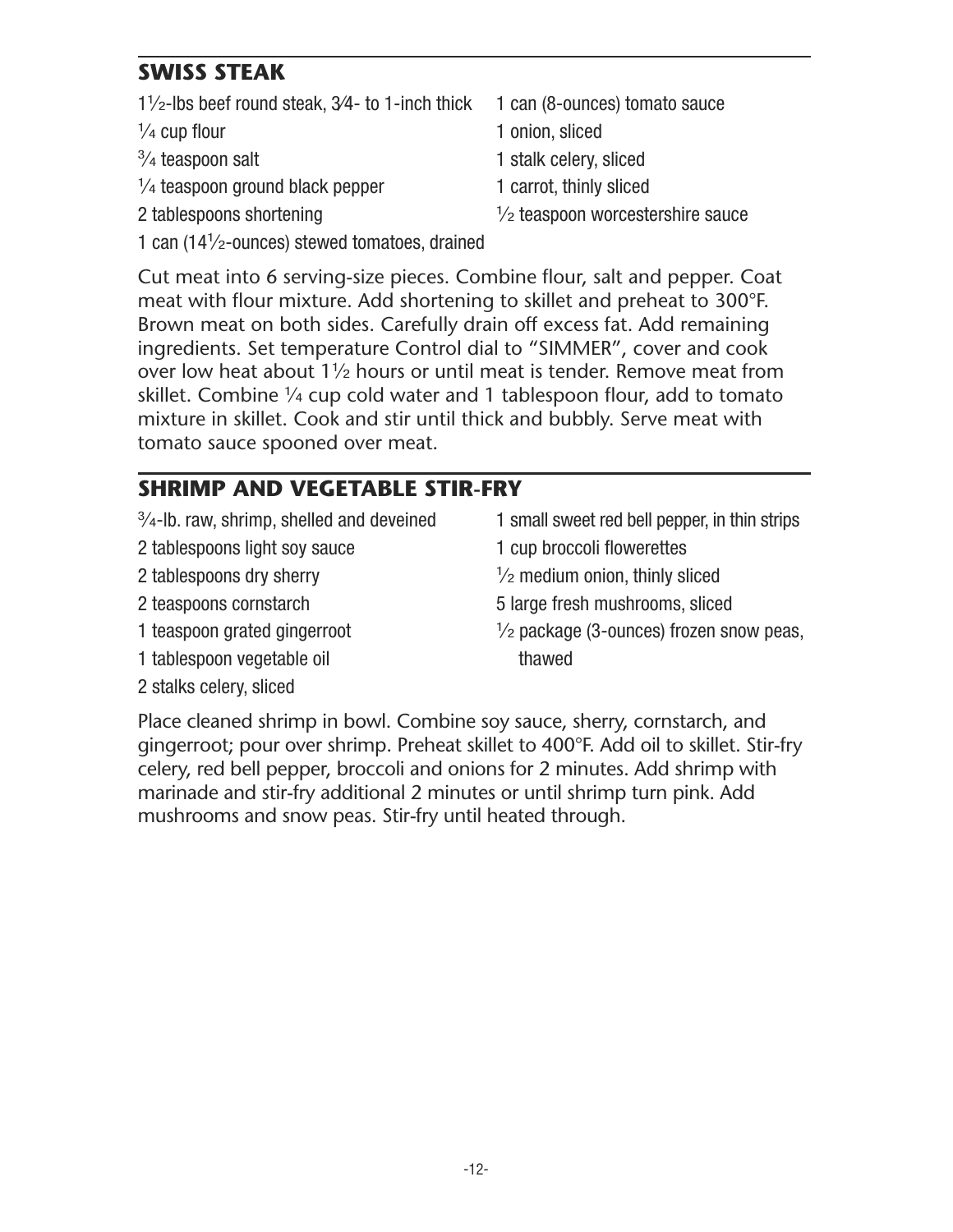#### **FISH FILLETS WITH LEMON DILL SAUCE**

| 1 tablespoon lemon juice                |
|-----------------------------------------|
| $\frac{1}{3}$ teaspoon dill weed        |
| $\frac{1}{4}$ teaspoon salt             |
| Dash ground black pepper                |
| 1 to 2 orange roughy or other firm fish |
| fillets, (about 8-ounces each)          |
| $\frac{1}{4}$ cup cream, optional       |
|                                         |

Set skillet temperature to 300°F. Add mushrooms, onions and butter. Saute, stirring frequently, 2 minutes. Add flour; cook, stirring constantly, 1 minute. Combine milk and water.

Reduce temperature to "WARM", add milk mixture to skillet and cook, stirring constantly, 1 minute. Blend in wine, lemon juice and seasonings. Arrange fish fillets in sauce, spooning sauce over fish. Cover and cook 8 to 10 minutes or until fish flakes easily with a fork. Lift fish from sauce with a wide spatula.

If not using cream, spoon sauce over fish and serve. If desired, remove fish from serving platter and keep warm. Blend cream into sauce in skillet. Heat uncovered 1 to 2 minutes. Spoon sauce over fish.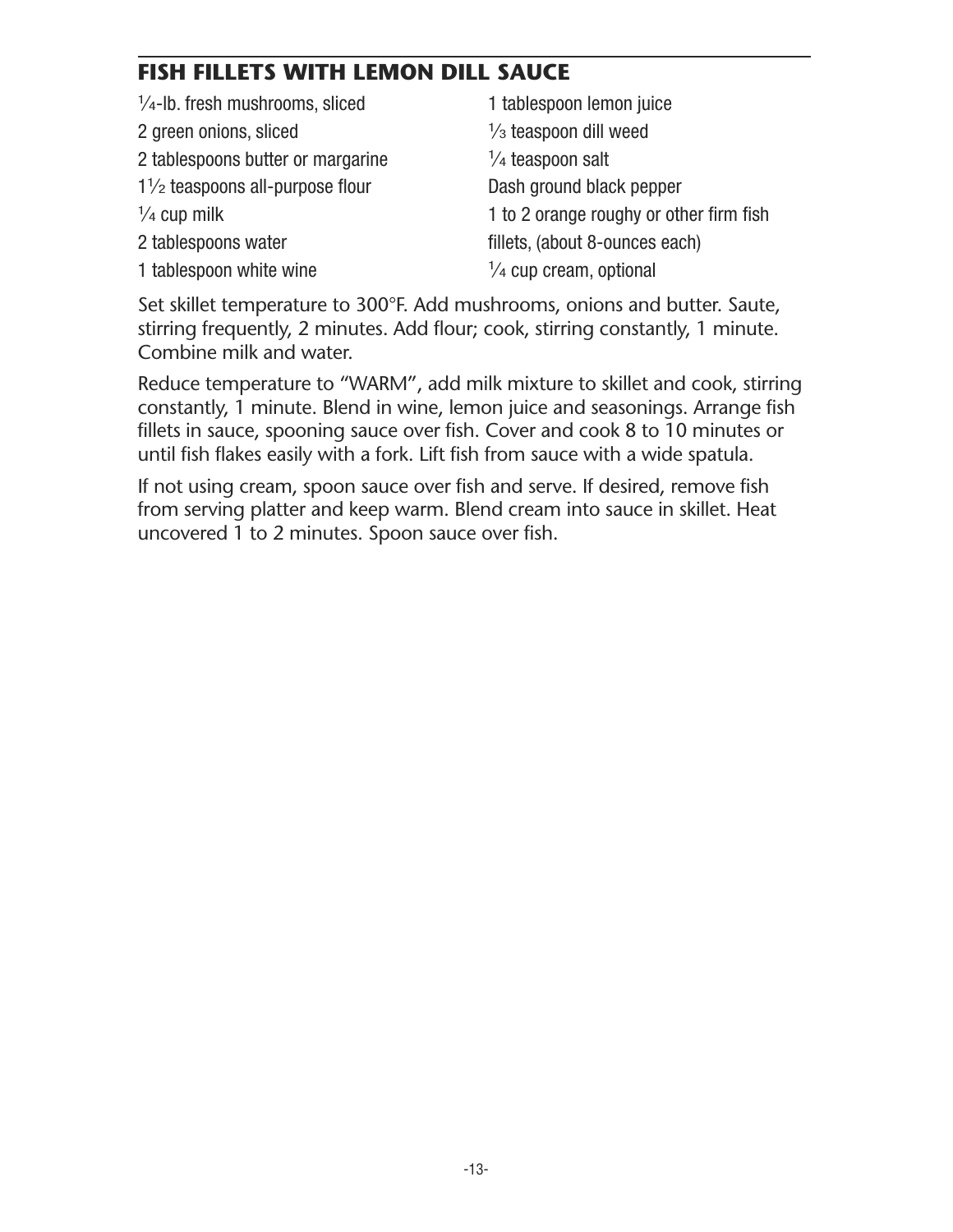## **STEAK AU POIVRE**

| 2 teaspoons black peppercorns or mixture                                                                           | 1 tablespoon butter or margarine |
|--------------------------------------------------------------------------------------------------------------------|----------------------------------|
| of black, green and pink peppercorns                                                                               | 1 green onion, sliced            |
| $\frac{1}{2}$ to $\frac{3}{4}$ -lb. boneless steak, (1 strip or sirloin steak) 3 tablespoons bourbon or beef broth |                                  |
| 3 tablespoons water                                                                                                |                                  |

Place peppercorns in plastic bag. Crack peppercorns with rolling pin or mallet. Press cracked peppercorns evenly over both sides of steak. Set aside. Set skillet temperature to 300°F. Add steak and cook, 7 minutes per side for medium-rare, or until desired doneness. Remove steak from skillet and keep warm.

Add butter and green onion. Saute, stirring for 1 minute. Combine bourbon/beef broth and water; pour over green onions. Allow to cook, stirring constantly, about 2 minutes or until sauce has thickened slightly. Cut steak into serving portions. Return steak to skillet and spoon sauce over meat. Heat 1 minute. Serve steaks with sauce spooned over meat.

#### **CHICKEN CACCIATORE**

| 2 tablespoons vegetable oil                                                                               | $\frac{1}{3}$ cup chopped green bell pepper |
|-----------------------------------------------------------------------------------------------------------|---------------------------------------------|
| 3 to 4 pieces chicken                                                                                     | 1 can (4-ounces) sliced mushrooms, drained  |
| (thighs, legs, of halved breasts)                                                                         | 1 bay leaf                                  |
| $\frac{1}{3}$ cup chopped onion                                                                           | 1 teaspoon Italian seasoning                |
| 1 clove garlic, minced                                                                                    | Salt and ground black pepper to taste       |
| 1 can (14 <sup>1</sup> / <sub>2</sub> -ounces) peeled, diced tomatoes Hot cooked spaghetti or other pasta |                                             |

Set skillet temperature to 350°F. Add oil. Arrange chicken pieces, skin side-down in skillet. Cook chicken until well browned on first side, about 5 minutes. Turn chicken. Add onion and garlic around chicken. Cook 3 minutes, or until onion is cooked, but not brown. Reduce temperature to "WARM", add remaining ingredients, except spaghetti. Cover and cook 30 to 40 minutes, or until chicken is cooked. Stir sauce and spoon over chicken occasionally. Serve chicken and sauce over spaghetti or other pasta.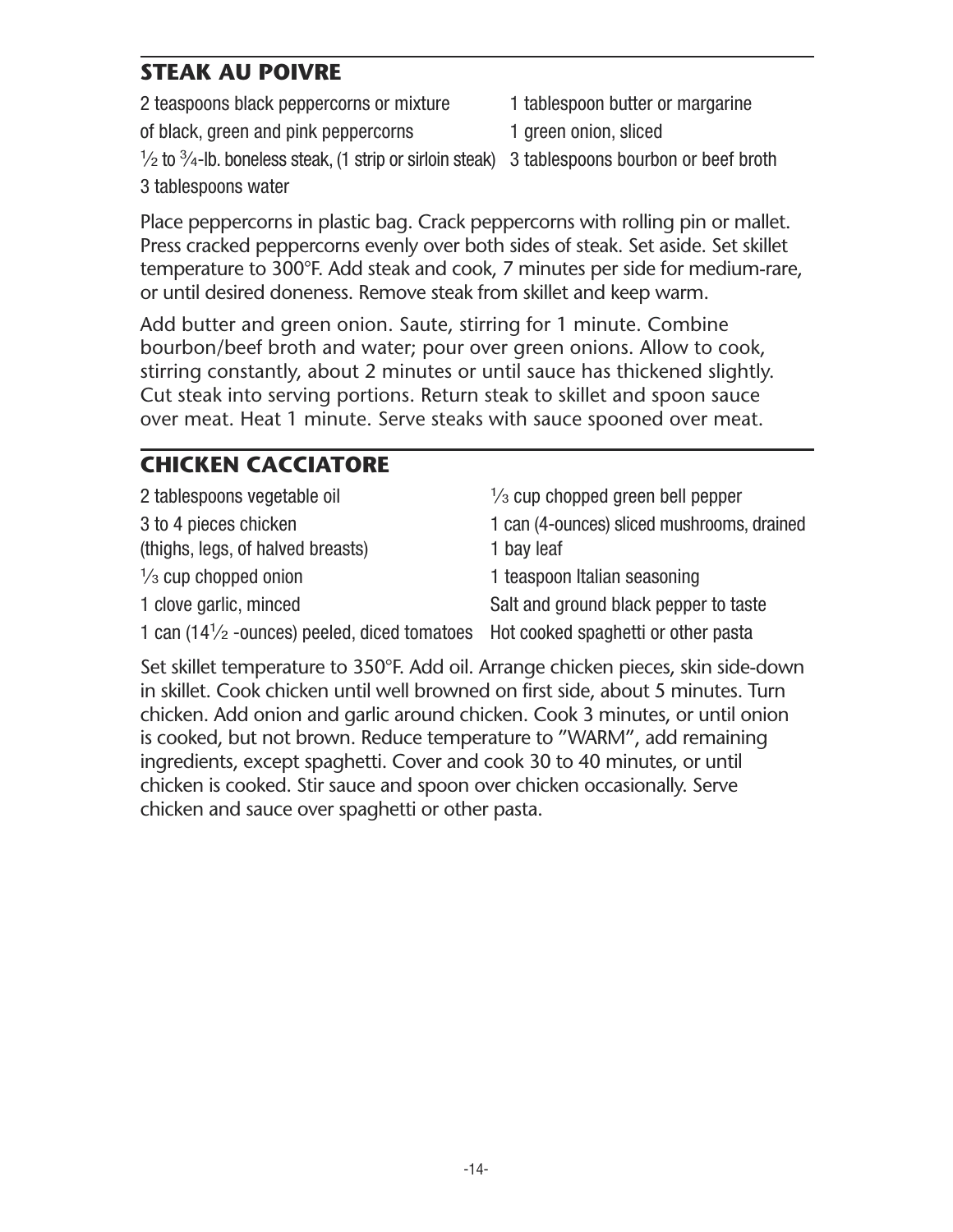### **STIR-FRY BEEF AND BROCCOLI**

| $\frac{1}{2}$ to $\frac{3}{4}$ -lb. top round or sirloin | $\frac{1}{4}$ teaspoon sugar               |
|----------------------------------------------------------|--------------------------------------------|
| 1 clove garlic, minced                                   | Salt to taste                              |
| Dash ground ginger                                       | 2 tablespoons sesame or peanut oil         |
| 2 tablespoons soy sauce, divided                         | $\frac{3}{4}$ cup broccoli flowerettes     |
| 2 tablespoons dry sherry, divided                        | 1 to 2 medium carrots, bias sliced         |
| $\frac{1}{2}$ cup beef broth                             | $\frac{1}{2}$ onion, sliced in thin wedges |
| $1\frac{1}{2}$ teaspoons cornstarch                      | Hot cooked rice                            |

Slice beef into very thin slices and place in glass bowl. (Partially freeze beef for 30 to 60 minutes to make beef easier to slice.) Add garlic, ginger, 1 tablespoon soy sauce and 1 tablespoon sherry. Toss to coat. Allow beef to stand, at room temperature for 30 minutes.

Combine remaining soy sauce and sherry with broth, cornstarch, sugar and salt; set aside. Set skillet temperature to 350°F. Add oil and heat 1 minute. Drain meat, discarding marinade and add meat to skillet. Stir fry 7 to 9 minutes or until beef is done. Remove meat and keep warm. Add vegetables. Cover and cook 3 minutes or until vegetables are crisp tender. Stir mid-way through cooking. Reduce temperature to 250°F. Blend meat into vegetables. Stir broth mixture then pour over meat and vegetables. Heat, stirring, until broth is hot and thickened. Serve over rice.

# **QUESTIONS**

Visit our website, www.rivalproducts.com. Call 1-800-557-4825.